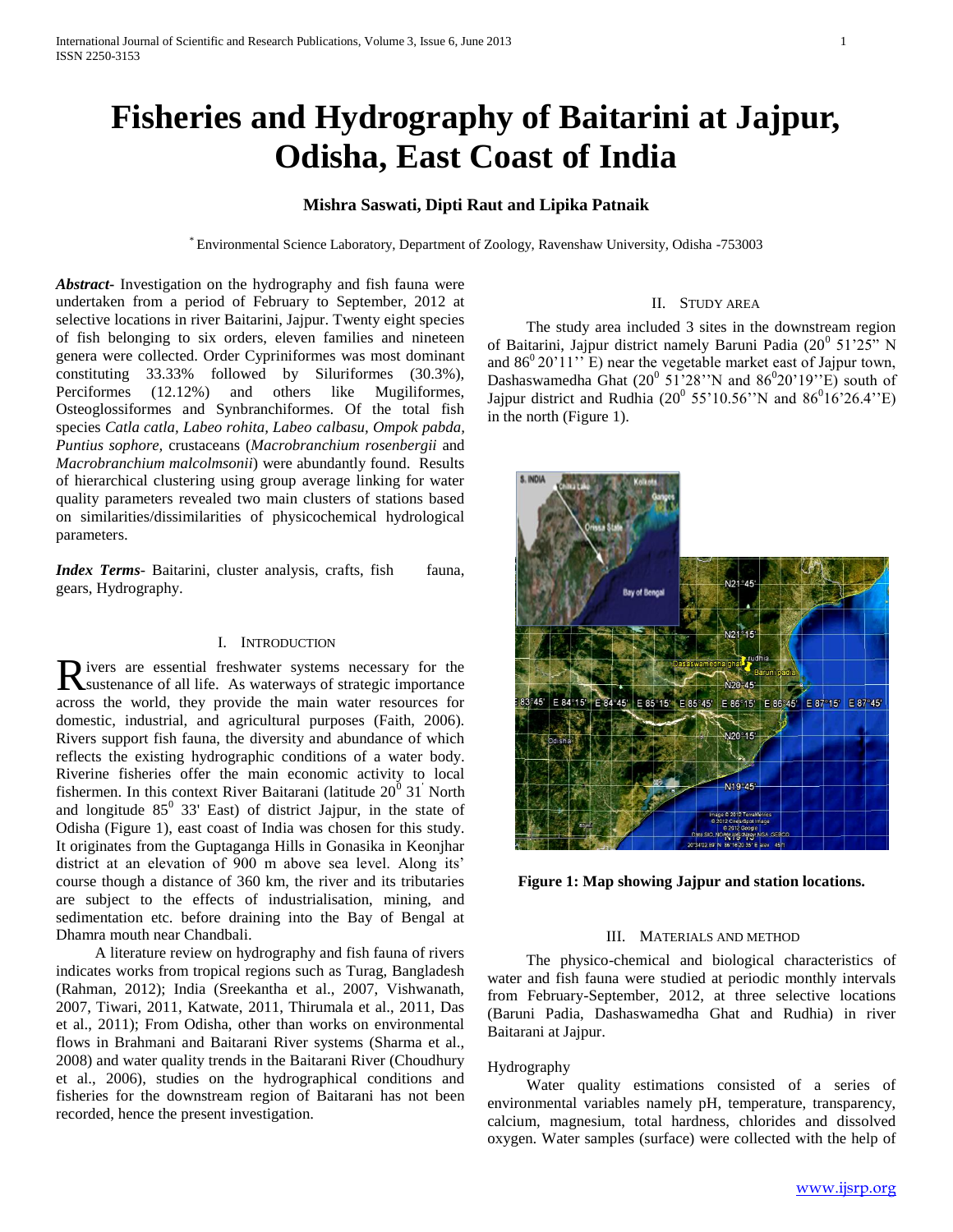polythene buckets from all selected locations. Surface water temperature was measured using a hand held centigrade thermometer of 0.5˚ sensitivity, transparency with the help of Secchi disc of 30 cm. diameter and pH with a pH meter, Orion. After collection the samples were transported to the laboratory in cold conditions. All the samples were filtered appropriately (e.g. Whatman G.F/C/F of 1μm) prior to analysis. The samples were analysed according to standard analytical methods as described in Standard methods for the estimation of water, 20th edition of American Public Health Association 2009 and Grasshoff et al., 1983.

### Fish fauna

 Fish were collected from local markets and Baitarani River at 3 sites with the help of fishermen using different types of nets namely gill nets, cast nets, dragnets and country boats. Immediately photographs were taken with the help of a digital camera. Fishes were brought to the laboratory and preserved in 10% formalin solution in separate specimen jars according to the size of species. Small fishes were directly placed in the 10% formalin solution, while large fishes were given an incision in their abdomen and preserved. Fishes were measured and identified up to the species level, with the help of standard keys Nelson (2006) and published literature (Jayaram (1999), Menon (1999), Ponniah & Sarkar (2000), Vishwanath et al., (2007), Talwar & Jhingran (1991), and the website Fish base).

### IV. RESULTS AND DISCUSSION

 The results of hydrography are tabulated (Table 1) along with graphically presented observations on environmental parameters (Figure 2).

 **Temperature:** Observations revealed a gradual increase in air temperature from the month of February to May, 2012 and then a decline. Changes in air temperature strongly influenced the water temperature (opp. Figure 2a).



 **pH:** The highest pH was found in the month of May, 2012 and the lowest in July, 2012 (opp.Figure 2b;Table 1). Values were higher in summer than other seasons probably due to increased photosynthesis of the algal blooms resulting in the precipitation of carbonates of calcium and magnesium from bicarbonates (Prakash et al., 2007).

 **Transparency**: The clarity of natural body of water is an important determinant of its condition and productivity. Suspended and colloidal matter such as clay, silt, finely divided organic/inorganic matter, plankton and other microscopic organisms determine transparency. The present study indicates higher summer values and lower monsoon values probably owing to sedimentation during summer seasons and the turbulence arising out of flood-like situations in the rainy season (opp. Figure 2c; Table 1).



**Dissolved oxygen:** Across the river, dissolved oxygen varied from 3.6 mg/l to 8.8 mg/l with a mean of 5.77 mg/l. It was observed that the amount of oxygen dissolved in water increased as temperature decreased with values indicating spatial and seasonal changes depending on, human and thermal activity.

 Dissolved oxygen values were maximum during winter (February, 2012) and minimum during summer (May, 2012) (opp. Figure 2d; Table 1) which could be attributed to natural turbulence and higher algal productivity. Similar findings have been reported by other workers (Jitendra, 2008, Venkatesharaju, 2010).



|  |  | Table 1. Monthly data of water quality parameters with maximum, minimum and average value. |
|--|--|--------------------------------------------------------------------------------------------|
|  |  |                                                                                            |

| <b>Survey</b>  | stations             | P <sup>H</sup> | D <sub>O</sub> | <b>Chloride</b> | Free Co <sub>2</sub> | Calcium | <b>Hardness</b> | <b>Magnesium</b> | Temp.<br>$(^0\mathrm{C})$ | <b>Transparency</b> |  |
|----------------|----------------------|----------------|----------------|-----------------|----------------------|---------|-----------------|------------------|---------------------------|---------------------|--|
|                |                      |                | (mg/l)         | (mg/l)          | (mg/l)               | mg/l)   | (mg/l)          | (mg/l)           |                           | (cm)                |  |
|                | Station1             | 8.35           | 7.2            | 26.14           | 2.28                 | 18.5    | 82              | 15.49            | 21                        | 71                  |  |
|                | Station <sub>2</sub> | 8.11           | 8.8            | 28.13           | 1.76                 | 17.66   | 72              | 13.25            | 21                        | 69                  |  |
|                | Station3             | 8.33           | $\mathbf{r}$   | 33.79           | 1.76                 | 18.5    | 80              | 15               | 21                        | 37                  |  |
| $\overline{2}$ | Station1             | 8.2            | 0.04<br>⇁      | 14.21           | 4                    | 18.5    | 86              | 16.47            | 27                        | 22                  |  |
|                | Station <sub>2</sub> | 7.81           | 7.72           | 20.47           | 5.4                  | 26.07   | 88              | 15.11            | 27                        | 53                  |  |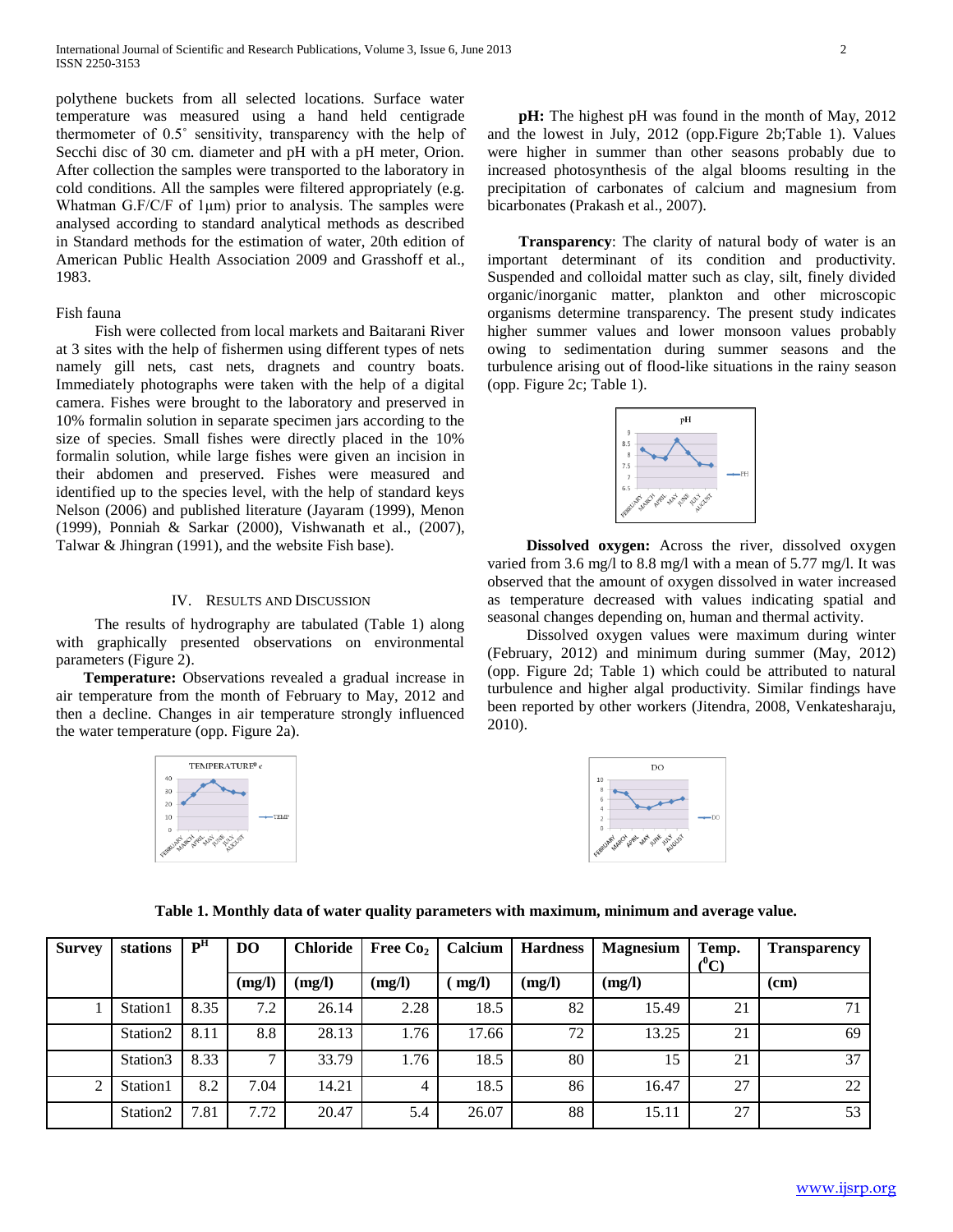|         | Station3 | 7.76 | 6.92           | 19.18 | 3.8              | 15.97 | 72                                  | 13.67             | 29    | 48                                                                                 |
|---------|----------|------|----------------|-------|------------------|-------|-------------------------------------|-------------------|-------|------------------------------------------------------------------------------------|
| 3       | Station1 | 8.15 | 4.24           | 19.88 | 3.6              | 18.5  | 76                                  | 14.03             | 35    | 15                                                                                 |
|         | Station2 | 7.8  | $\overline{4}$ | 27.83 | $\overline{3}$   | 18.16 | 77.2                                | 14.4              | 35    | 72                                                                                 |
|         | Station3 | 7.6  | 5.2            | 22.86 | $\overline{3.2}$ | 16.82 | 76                                  | 14.43             | 35    | $\overline{56}$                                                                    |
| 4       | Station1 | 8.75 | $\overline{4}$ | 13.91 | 2.8              | 22.96 | 84                                  | 14.89             | 38    | 15                                                                                 |
|         | Station2 | 8.66 | 3.6            | 22.91 | $\overline{3}$   | 21.02 | 78                                  | 13.9              | 38    | 25                                                                                 |
|         | Station3 | 8.68 | 5              | 22.46 | 3.2              | 19.59 | 68.6                                | 11.95             | 38    | 70                                                                                 |
| 5       | Station1 | 8.29 | 5.2            | 14.51 | 3.6              | 8.41  | 27.2                                | 4.58              | 32    | 9                                                                                  |
|         | Station2 | 8.14 | 4.8            | 14.91 | 3.4              | 7.56  | 29.2                                | 5.28              | 32    | 15                                                                                 |
|         | Station3 | 7.9  | 5.4            | 37.77 | $\overline{4}$   | 7.56  | 30                                  | 5.47              | 32    | 35                                                                                 |
| 6       | Station1 | 7.85 | 5              | 13.2  | 4.2              | 6.13  | 48                                  | 10.2              | 30    | 5                                                                                  |
|         | Station2 | 7.53 | 5.6            | 12.92 | 3.8              | 7.23  | 33.33                               | 6.36              | 30    | 6                                                                                  |
|         | Station3 | 7.42 | 6              | 14.21 | 4.6              | 8.66  | 27.33                               | 4.55              | 29    | $\overline{8}$                                                                     |
| 7       | Station1 | 7.34 | $7.2\,$        | 10.93 | 5                | 7.23  | 26                                  | 4.57              | 28    | 8                                                                                  |
|         | Station2 | 7.49 | 6.4            | 19.18 | 5.2              | 7.23  | 31.33                               | 5.88              | 28    | 10                                                                                 |
|         | Station3 | 7.82 | 4.8            | 14.51 | 4.8              | 8.41  | 32.66                               | $\overline{5.91}$ | 29    | $\overline{12}$                                                                    |
| Overall | Average  | 8.00 | 5.77           | 20.19 | 3.63             | 14.32 | 58.33                               | 10.73             | 30.24 | 31.48                                                                              |
|         | Max      | 8.75 | 8.80           | 37.77 | 5.40             | 26.07 | 88                                  | 16.47             | 38.00 | $72\,$                                                                             |
|         | Min      | 7.34 | 3.60           | 10.93 | 1.76             | 6.13  | 26<br>$\mathbf{a}$ and $\mathbf{a}$ | 4.55<br>0.25      | 21.00 | $\overline{5}$<br>$\mathbf{a}$ $\mathbf{c}$ $\mathbf{a}$ $\mathbf{a}$ $\mathbf{a}$ |

 **Chloride content:** In all the stations the chloride content varied from 10.93 mg/l to 37.77 mg/l with mean of 20.19 mg/l (opp. Figure 2e; Table 1).The values reported in the present study are well within the BIS (Bureau of Indian Standard) recommendations (limit of 250 mg/l of chloride in drinking water).

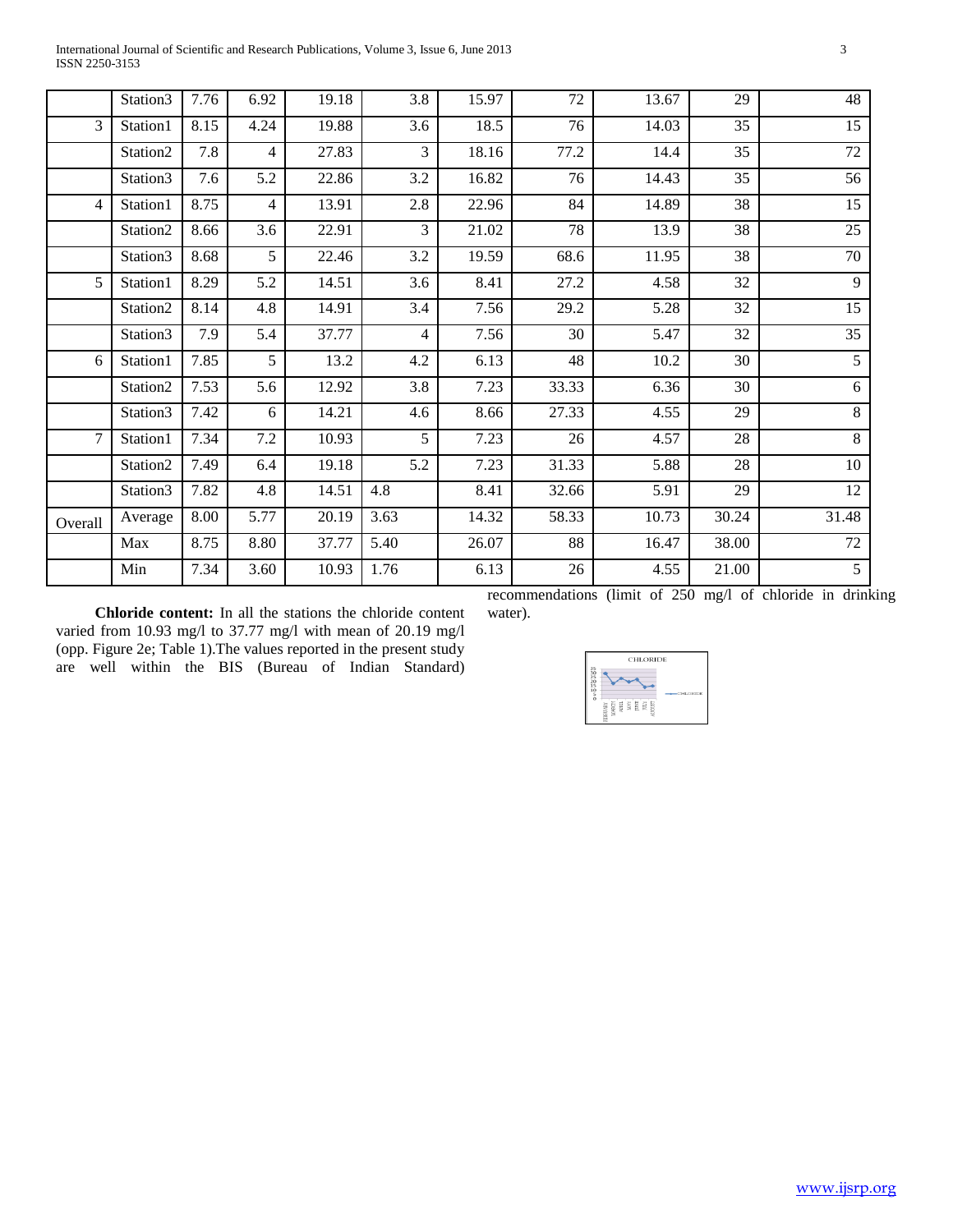

**Figure 3: Box Plots Showing Overall Range, Mean, Standard Deviation For Each Parameter At The Three Study Sites.**

 **Free carbon dioxide:** Overall, the free carbon dioxide levels fluctuated from a range of 1.76 mg/l to 5.4 mg/l with a mean of 3.63 mg/l (Table 1).

 **Total hardness:** Values fluctuated from a low of 26 mg/l to a high of 88 mg/l (mean 58.33 mg/l) (Table 1). Seasonal variations of river water hardness often occurred, reaching the highest values during low flow conditions (summer) and the lowest values during floods (monsoon). (Figure 2 f; Table 1). In general the recorded values varied from a low of 6.13 mg/l to a high of 26.07 mg/l (mean, 14.32 mg/l). At station 1 the maximum recorded calcium content was 22.96 mg/l (May, 2012) with a minimum 6.13 mg/l (July, 2012) (mean, 14.32 mg/l). In station 2 a low of 7.23 mg/l (July, August 2012) and high of 26.07 mg/l (March, 2012) (mean 14.99 mg/l) was observed. In station 3 the minimum and maximum calcium content were found to be 7.56 mg/l in June, 2012 and 19.59 mg/l in May, 2012 respectively with a mean of 13.64 mg/l (Table 1).

**Baitarani**



BIS has recommended an upper desirable limit of 75 mg/l  $Ca^{+2}$ as  $CaCO<sub>3</sub>$ . All the three stations have calcium concentration within the permissible limit.

A clear correlation between Magnesium and Hardness ( $r =$ 0.99), Temperature and DO ( $r = 0.73$ ,  $p \ge 0.0001$ ), Calcium and Hardness ( $r = 0.88$ ) was seen (Table 2; Fig.3).

# Table 2. **Correlation co-efficient between physicochemical parameters in the stretch of river**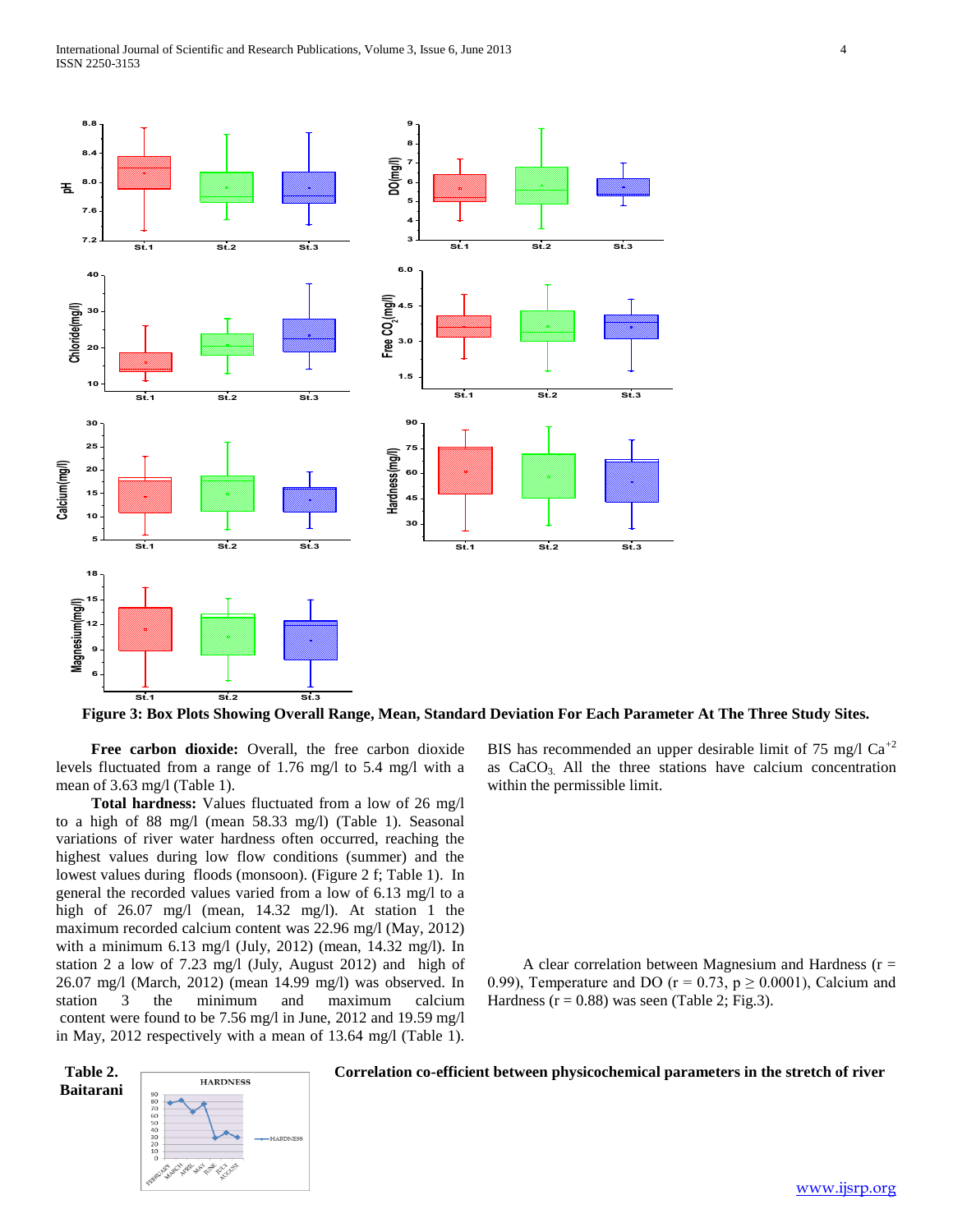|                      | pH      | DO      | Chloride | Free Co <sub>2</sub> | Calcium | Hardness | Magnesium | Temp. |
|----------------------|---------|---------|----------|----------------------|---------|----------|-----------|-------|
| pH                   |         |         |          |                      |         |          |           |       |
| DO                   | $-0.31$ |         |          |                      |         |          |           |       |
| Chloride             | 0.25    | 0.12    |          |                      |         |          |           |       |
| Free Co <sub>2</sub> | $-0.61$ | $-0.02$ | $-0.55$  |                      |         |          |           |       |
| Calcium              | 0.57    | 0.04    | 0.39     | $-0.46$              |         |          |           |       |
| Hardness             | 0.52    | 0.05    | 0.39     | $-0.51$              | 0.94    |          |           |       |
| Magnesium            | 0.49    | 0.06    | 0.39     | $-0.52$              | 0.89    | 0.99     |           |       |
| Temp.                | 0.22    | $-0.86$ | $-0.20$  | 0.21                 | 0.05    | $-0.03$  | $-0.05$   |       |

**Fig 3.** 

**Correlation between Magnesium and Hardness, Calcium and Hardness, Temperature and D.O 30**



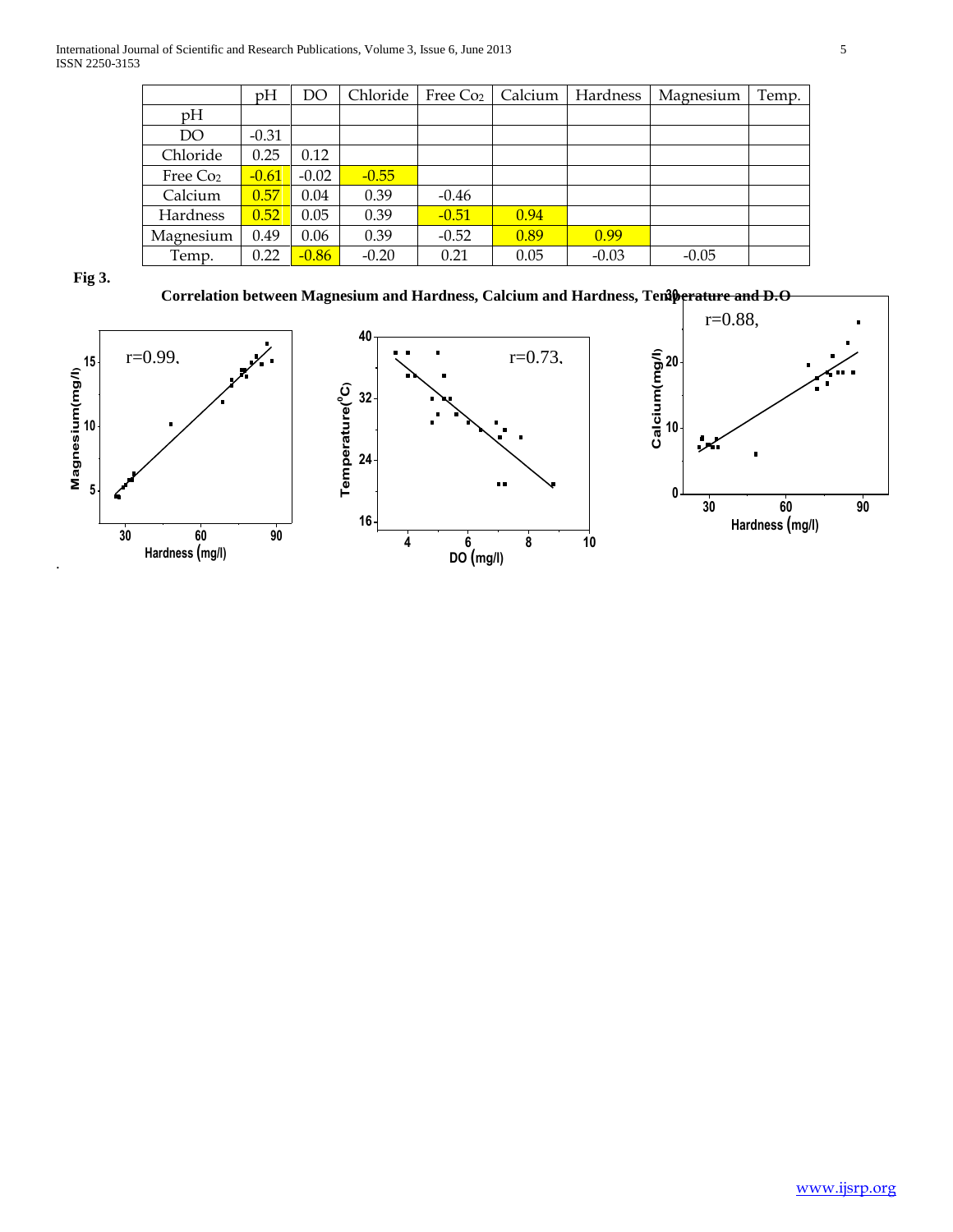

**Figure4. Similarity among stations of the study area and position of stations based on factor analysis.**

 On the basis of hierarchical clustering using group average linking, Bray Curtis similarities were calculated on square root transformed data for the stations using water quality data. The results obtained show a dendrogram clearly displaying 2 groups, indicating the similarities of stations. Further a factor analysis also revealed clustering into two groups taking into consideration the similarities in hydrographical conditions between the stations. Interestingly, stations 1(Baruni padia) and and 2 (Dasaswemedha ghat) on Baitarini have been delineated into one cluster whereas station 3 (Rudhia) on Budha branch of Baitarini is seen as a separate cluster indicative of different hydrological conditions.

### V. FISH AND FISHERIES

Results of present study revealed twenty eight species of fish belonging to six orders, eleven families and nineteen genera. Order Cypriniformes was most dominant constituting 33.33% followed by Siluriformes (30.3%), Perciformes (12.12%) and others like Mugiliformes, Osteoglossiformes and Synbranchiformes (opp. Fig.5).Cypriniformes as the dominating order of fish was also reported in other studies (Vijaylakshmi et.al., 2010; Patra et.al.,2011).Of the total fish species *Catla catla, Labeo rohita, Labeo calbasu, Ompok pabda, Puntius sophore,* crustaceans (*Macrobranchium rosenbergii* and *Macrobranchium malcolmsonii*) were abundantly found (Table 2).

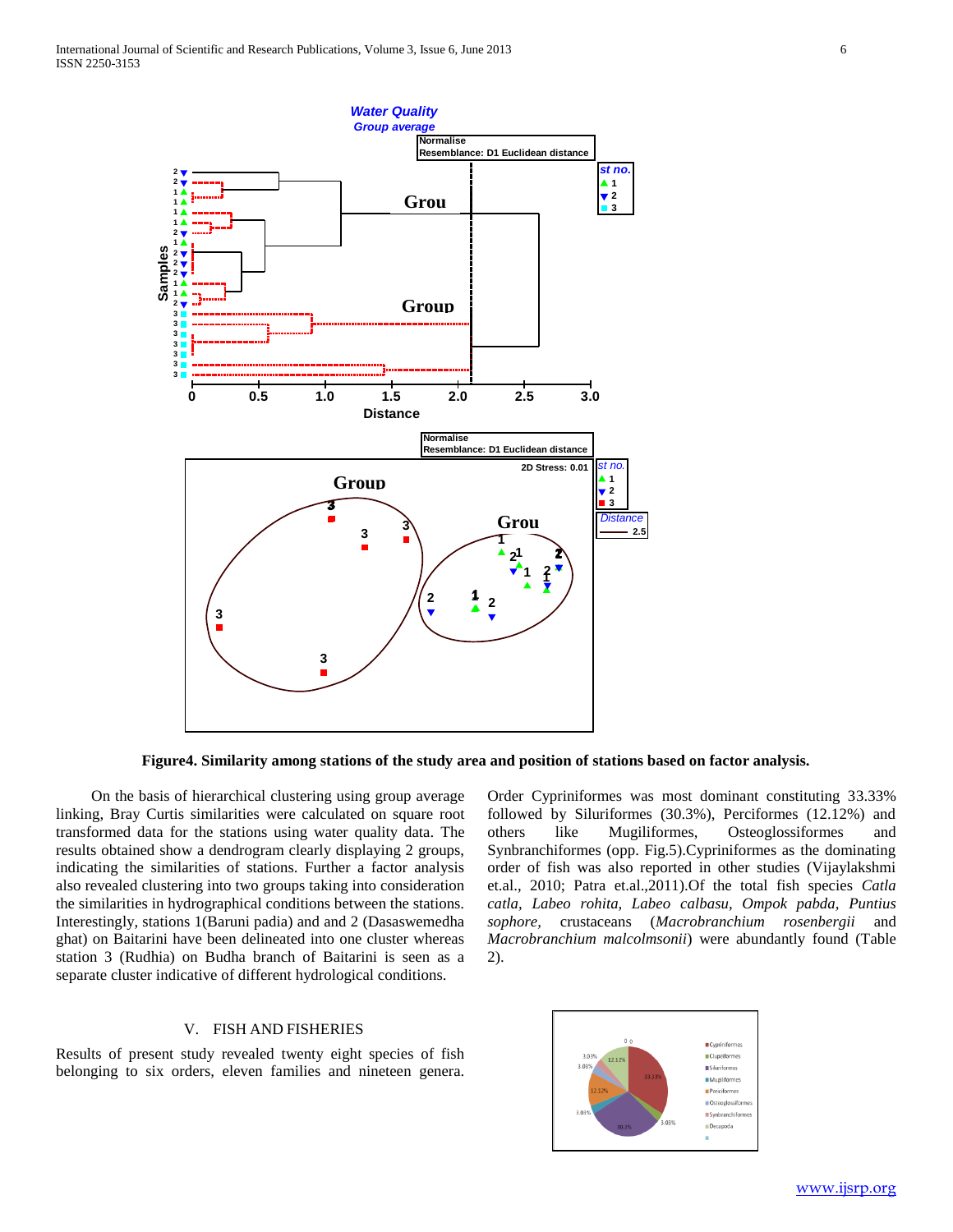| S.N            | <b>Genus</b>          | Order             | Family          | St.2       | St.3      |
|----------------|-----------------------|-------------------|-----------------|------------|-----------|
| 1              | Catlacatla            | Cypriniformes     | Cyprinidae      | $+$        | $^{+}$    |
| $\overline{2}$ | Labeo rohita          | Cypriniformes     | Cyprinidae      | $+$        | $+$       |
| 3              | L. calbasu            | Cypriniformes     | Cyprinidae      | $+$        | $+$       |
| $\overline{4}$ | L. bata               | Cypriniformes     | Cyprinidae      | $+$        | $+$       |
| $\overline{5}$ | Puntius sophore       | Cypriniformes     | Cyprinidae      | $+$        | $+$       |
| 6              | P. serana             | Cypriniformes     | Cyprinidae      | $\ddot{}$  | $^{+}$    |
| 7              | Cirrhinus mrigala     | Cypriniformes     | Cyprinidae      | $+$        | $+$       |
| 8              | C. reba               | Cypriniformes     | Cyprinidae      | $+$        | $+$       |
| 9              | Esomus danricus       | Cypriniformes     | Cyprinidae      | $\ddot{}$  | $\ddot{}$ |
| 10             | Rasbora danricus      | Cypriniformes     | Cyprinidae      | $\ddot{+}$ | $\ddot{}$ |
| 11             | Amblypharyngodon mola | Cypriniformes     | Cyprinidae      | $\ddot{}$  | $^{+}$    |
| 12             | Tenualosa             | Cypriniformes     | Cyprinidae      | $^{+}$     | $+$       |
| 13             | Mystus gulio          | Siluriformes      | Bagridae        | $+$        | $+$       |
| 14             | M. vittatus           | Siluriformes      | Bagridae        | $^{+}$     | $\ddot{}$ |
| 15             | Aorichthys seenghala  | Siluriformes      | Bagridae        |            | $\ddot{}$ |
| 16             | Ompok pabda           | Siluriformes      | Siluridae       | $^{+}$     | $\ddot{}$ |
| 17             | Ompok bimaculatus     | Siluriformes      | Siluridae       | $\ddot{}$  | $^{+}$    |
| 18             | Pangasius pangasius   | Siluriformes      | Pangasiidae     | $+$        | $+$       |
| 19             | Eutropiichthys vacha  | Siluriformes      | Schilbeidae     | $+$        | ÷.        |
| 20             | Arius malaculatus     | Siluriformes      | Ariidae         | $+$        | $+$       |
| 21             | Glossoglobius giuris  | Perciformes       | Gobiidae        | $^{+}$     | $+$       |
| 22             | Wallago attu          | Siluriformes      | Siluridae       | $+$        | $+$       |
| 23             | Rinomugil corsula     | Mugiliformes      | Mugilidae       | $^{+}$     |           |
| 24             | Channa marulius       | Perciformes       | Channidae       | $+$        | $+$       |
| 25             | C. punctatus          | Perciformes       | Channidae       | $+$        | $+$       |
| 26             | C. gachua             | Perciformes       | Channidae       | $\ddot{+}$ | $\ddot{}$ |
| 27             | Notopterus chitala    | Osteoglossiformes | Notopteridae    | $+$        | $\ddot{}$ |
| 28             | Macrognathus aral     | Synbranchiformes  | Mastacembolidae | $\ddot{}$  | $^{+}$    |
| 29             | Macrobranchium rude   | Decapoda          | Palaemonidae    | $+$        | $+$       |
| 30             | M. rosenbergii        | Decapoda          | Palaemonidae    | $+$        | $+$       |
| 31             | M. malcolmsonii       | Decapoda          | Palaemonidae    | $+$        | $+$       |
| 32             | M. scabriculum        | Decapoda          | Palaemonidae    | $^{+}$     | $+$       |

**Table 2. Fish diversity and abundance at study site Baitarani River, Jajpur, 2012. ++++Very abundant, +++abundant, ++many, +present**

### **Fish Diversity**

 Diversity of fishes mainly depends upon biotic, abiotic factors, type of ecosystem, age of the water body, mean depth and water level fluctuations. (Thirumala et al., 2011). Changes in physicochemical characteristics also affected the diversity of species at each sampling stations. Fish catch is high in the months of July to November. *Catla catla, Labeo rohita, Labeo calbasu, Ompok pabda, Puntius sophore, Macrobranchium rosenbergii and Macrobranchium malcolmsonii* (Plates1) were more abundantly found from Baitarani river from the month of July to January.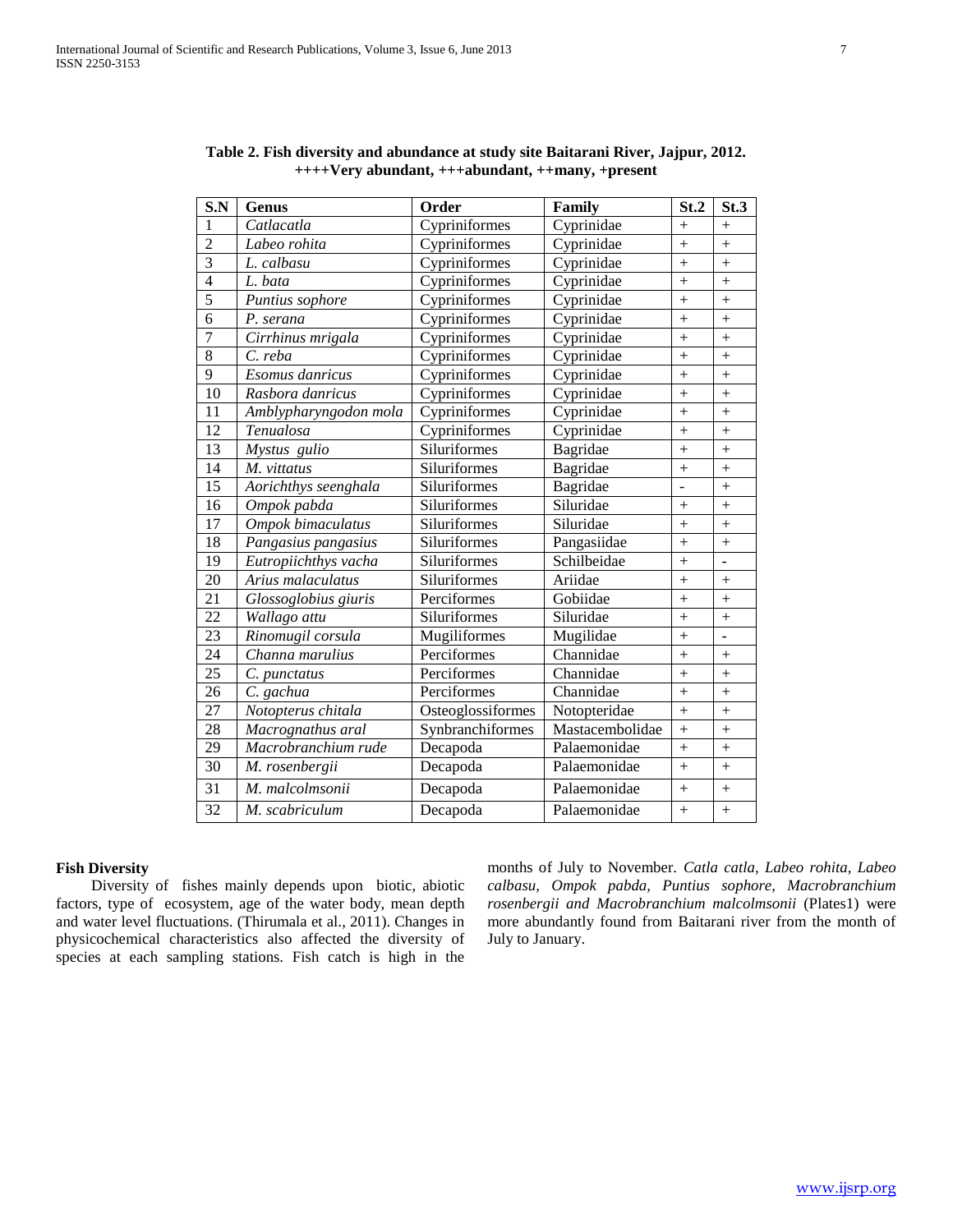

**Plate 1.** (1) *Catla catla, Labeo rohita, Cirrhinus mrigala* (2) *Pangasius sutchi* (3) *Puntius sophore* and *Puntius serrana*  (4) *Chirrhinus mrigala* (5) *P. sutchi, C.mrigala, Catla catla* (6 ) *Ompok bimaculatus* (7) *Arius malaculatus*  (8) *Labeo calbasu and Cirrhinus mrigala* 9*) Catla catla* (10) C. mrigala (11) *Ompok pabda* (12) *Labeo rohita* (13) *Sperata seenghala* (14) *Catla catla* (15) *Catla catla, Labeo rohita, Tenualosha ilisha* 

# VI. CONCLUSIONS

 Over the last few decades riverine ecosystems have been subjected to intense anthropogenic pressure resulting in degradation and habitat loss for fish. As a consequence, many riverine fish species have become highly endangered (Sarkar et al., 2009). The concern for the habitat degradation in India has at present been compounded by the impact of climate change on these aquatic ecosystems (Vass et al., 2009). The area under consideration for this study is undoubtedly pristine. Every effort should be made to retain this state in the years to come.

### ACKNOWLEDGMENT

 The authors thank the Department of Zoology, Ravenshaw University for providing laboratory facilities.

#### **REFERENCES**

[1] APHA (2009). Standard methods for examination of water and waste water (20th Ed.). Washington DC: American Public Health Association.